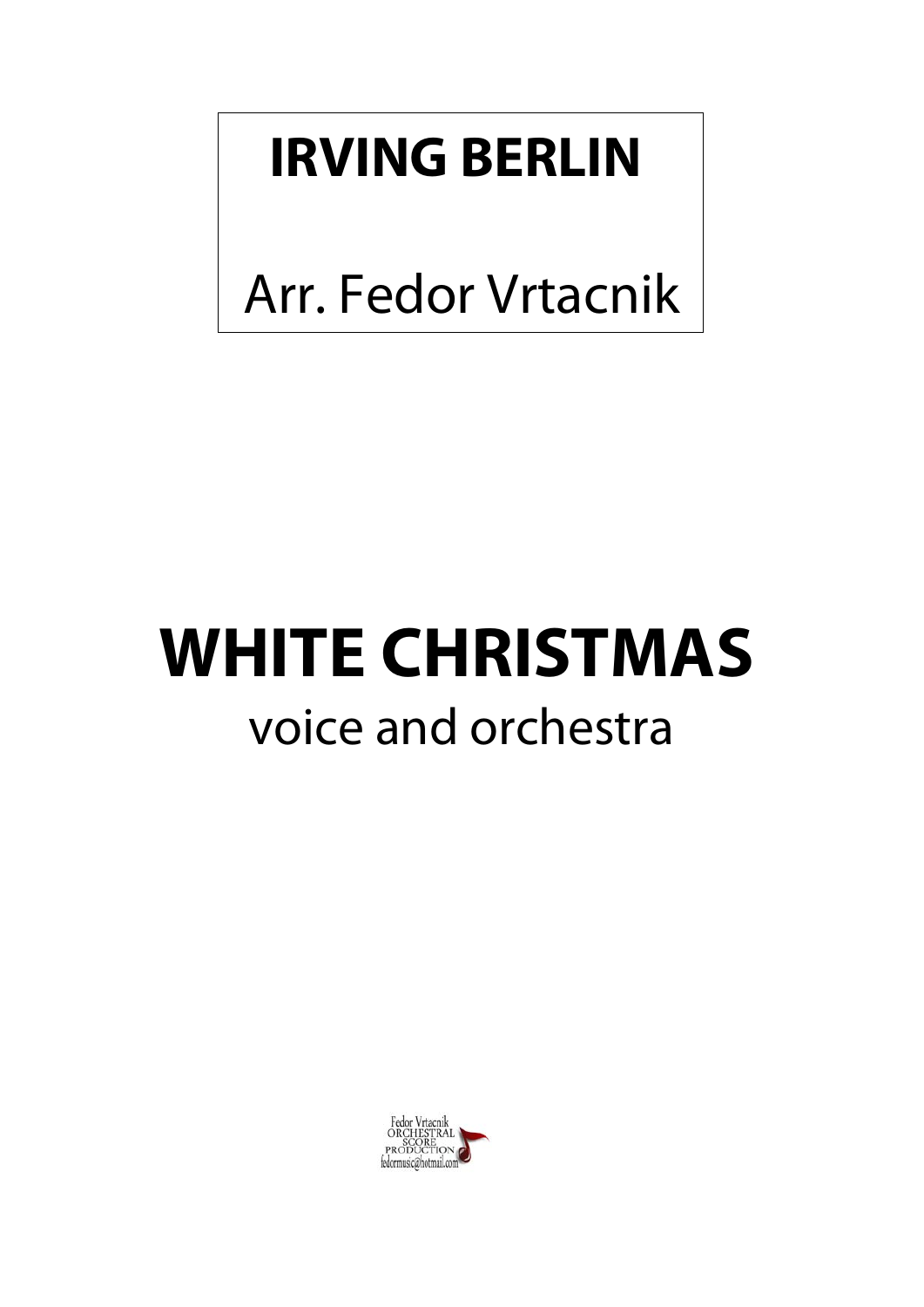## **WHITE CHRISTMAS voice and orchestra**

**Arr. Fedor Vrtacnik**